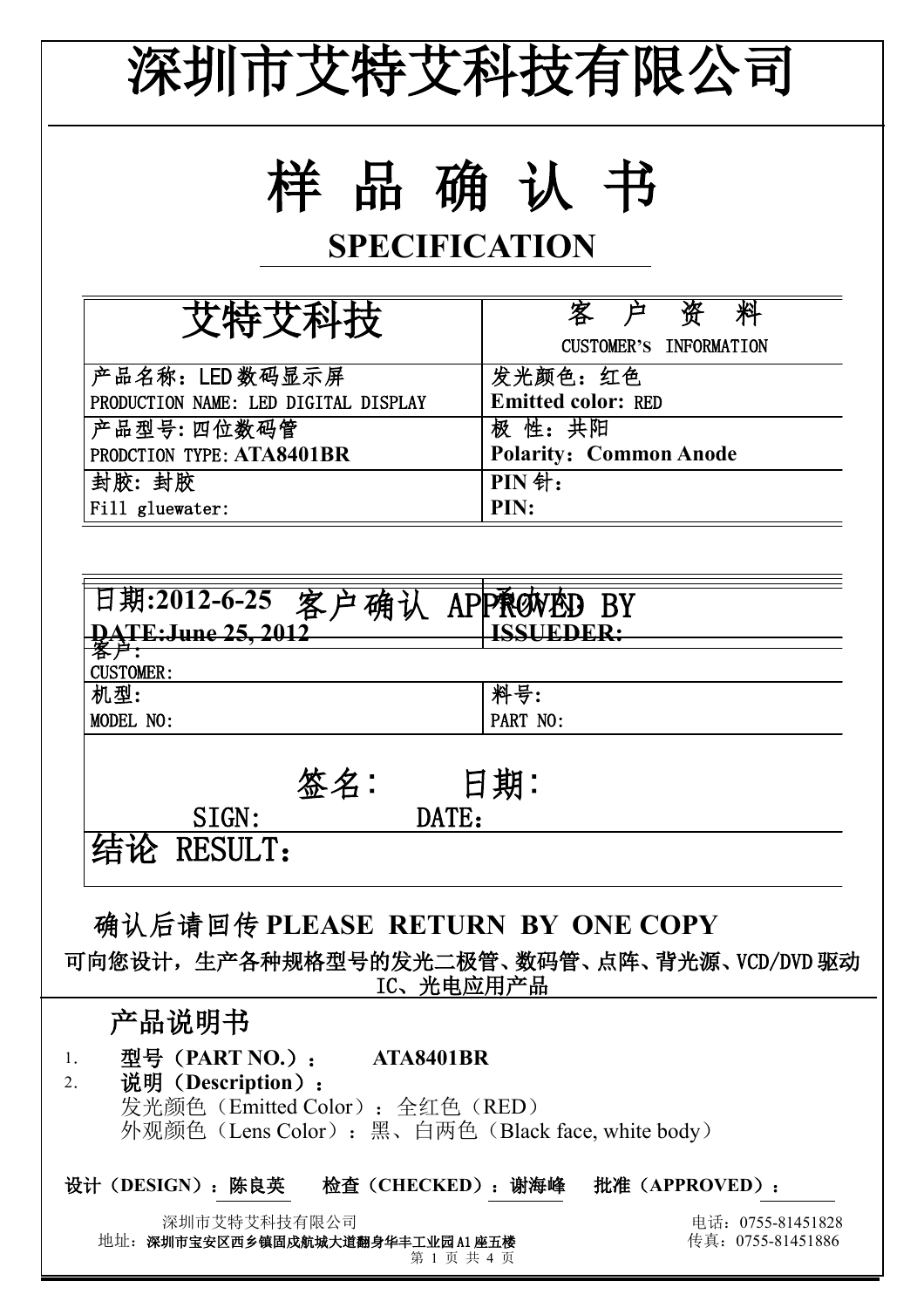# 深圳市艾特艾科技有限公司

## 外形尺寸 (Max Size): 71.6\*25.7\*8.5

极限参数(**Absolute Maximum Ratings**)

### 红色(**RED**)

| 参数 (Parameter)                                       | 单位<br>(Symb01) | 极限值<br>(Maximum       | 单位<br>$(\text{Unit})$ |  |
|------------------------------------------------------|----------------|-----------------------|-----------------------|--|
| (Power Dissipation)<br>功耗                            | Pd             | 38                    | mW                    |  |
| 脉冲电流 (Peak Forward Current)                          | Ifp            | 60                    | mA                    |  |
| 直流电流 (Continuous Forward Current)<br>Forward Curront | Ifm            | 20                    | mA                    |  |
| 反向电压 (Reverse Voltage)                               | VR             | 5                     |                       |  |
| 工作温度 ( Operating Temperature                         | Topr           | $-20 \rightarrow +65$ |                       |  |
| - Penged)<br>  情藏温度 (Storage Temperature Range)      | Tstg           | $-20 \rightarrow +70$ |                       |  |
| 静电电压 (Static Voltage)                                | Var            | 1000                  |                       |  |

**\***焊接温度(Lead Soldering Temperature):260 for 3 seconds ℃

\*当工作温度高于 25℃时,Ifm,Ifp 和 Id 必须降低;电流降低率是-0.36mA/℃(直流驱动),或-0.86mA/℃ (脉冲驱动)功耗降低率是-0.75mW/℃。产品的工作电流不能大于对应工作温度条件 Ifm 或 Ifp 的 60%。 For operation above 25°C, The Ifm Ifp & Pd must be derated, the Current derating is –0.36mA/ $\degree$ C for DC drive and -0.86mA/ $\degree$ C for Pulse drive, the power dissipation is -0.75mW/ $\degree$ C. The product working current must not more than the 60% of the Ifm or Ifp according to the working temperature.

光电特性(**Optical-Electrical Characteristic**) 建议使用驱动检测 红色(**RED**)

| 参数 (Parameter)                                       | 测试条件                  | <b>車位</b>          | Min  | Type | Max  | 単位     |
|------------------------------------------------------|-----------------------|--------------------|------|------|------|--------|
|                                                      | (Test                 | (Symbol            |      |      |      | (Unit) |
| 发<br>强<br>度<br>光<br>Luminous<br>$In_{\text{non}i+w}$ | $\alpha$<br>$Ir=20mA$ | 1v                 | 50.0 | 55.0 | 60.0 | Mcd    |
| 正向电压<br>(Forward Voltage)                            | $I_F = 20mA$          | VF                 |      | 1.9  |      |        |
| 反向电流<br>(REVERSE Current)                            | $V_R = 5V$            | Ir                 |      |      | 100  | uA     |
| 波长<br>(Peak Wavelength)                              | IF=20mA               | $\lambda$ p        | 635  | 638  | 640  | n m    |
| 帯<br>宽<br>Spectral<br>Randomidth                     | $Ir=20mA$             | $\wedge$ $\lambda$ |      | 20   |      | nm     |
| 査着角度<br>(View Angle)                                 | IF=20mA               | 201/2              |      | 60   |      | Deg.   |

**3.**结构尺寸(Mechanical Outline)**:**

(未注尺寸公差 Unspecified Tolerances is: X±0.2 发光颜色: 红色 COLOR:**Red**

#### 设计(**DESIGN**):陈良英 检查(**CHECKED**):谢海峰 批准(**APPROVED**):

深圳市艾特艾科技有限公司 电话:0755-81451828

地址: 深圳市宝安区西乡镇固戍航城大道翻身华丰工业园 A1 座五楼 インストランス しゅう たいこう たいこう たいこう そうしょう

第 2 页 共 4 页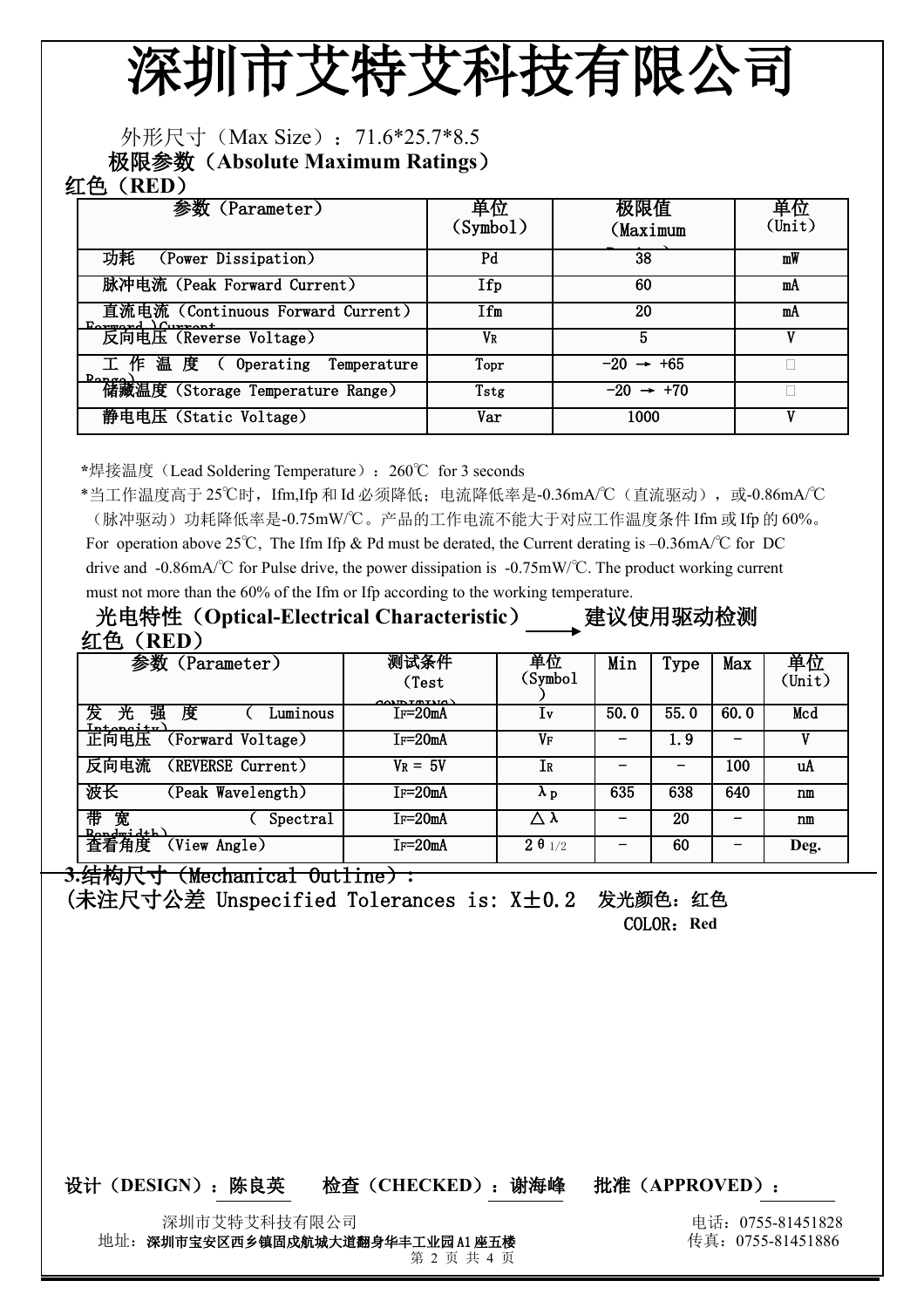